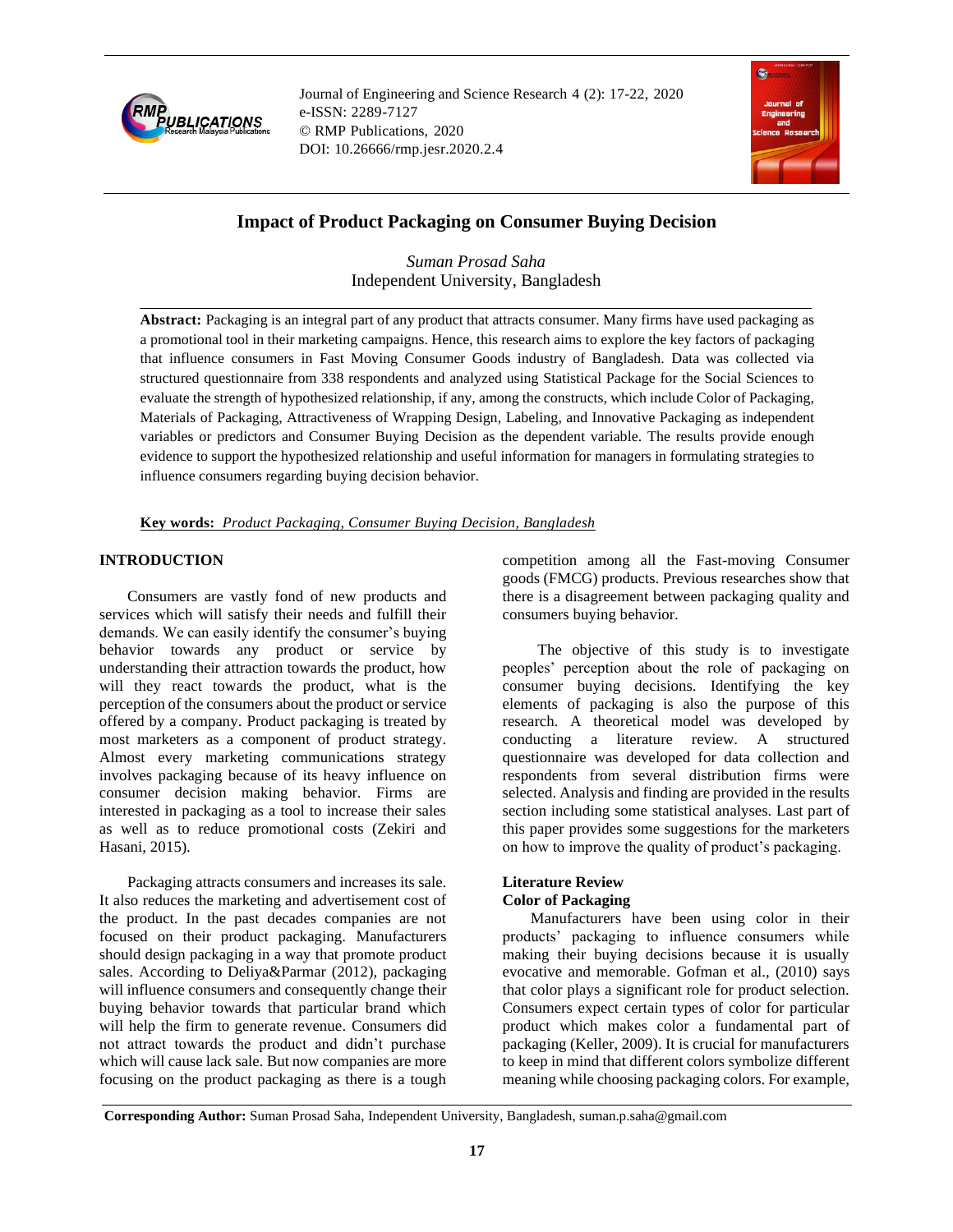black is to evoke mystery and power, blue is to convey trust, white is to portray purity and simplicity, and red draws attention. Most of the religions are believed to have their own sacred colors and meaning of color varies between cultures (Singh, 2006).

### **Materials of Packaging**

The main purpose of a package is to hold or contain the product. For this reason, it is pivotal to use good quality materials which prevent the product from any danger or loss. A well-known notion is that higher quality materials usually attract consumers more compare to lower quality materials. According to Baik (2011), upper class people are heavily influenced by superior elements that are used in packaging. Certain materials could change a consumer's perception about the quality of a product (Smith and Taylor, 2004). Most of respondents in a study on milk packaging carried out by Hollywood et al., (2013) agreed that the use of plastic containers were better than cardboard and glass packaging.

#### **Attractiveness of Wrapping Design**

According to Orth and Crouch (2014), packaging can be used for identifying a product as well as attracting a consumer. A well planned and eye-catching design can easily attract a consumer. It also helps manufacturers to differentiate their products on the shelves of retailers.

### **Labeling**

Labeling helps consumers to acquire information regarding the product category, product ingredients, and product instructions. Marketers can use information on packaging to establish brand image and support their marketing communication strategies. Labeling is a key component of the marketing mix and the most visible part of a product (Shah et al., 2013). According to Morris, J (1997) consumers can easily differentiate a product based on labling. Moreover, these days consumers show deep interest to label information since they are more concerned with health and nutrition issues (Coulson, N.S., 2000).

### **Innovative Packaging**

Bringing innovation in the packaging design also increase the value of the product in the consumer mind. Novel packaging can attract consumers, but practicality is equally important. Innovative packaging may actually add value to the product if it meets a consumer needs. But, its practicality also very important to create the added value, like easily opening, easily stored, environmental friendly packaging, recyclable, etc. A study conducted by Borin et al. (2011), performed an investigation that showed an evaluation of environmentally benign products versus products which have negative environmental impacts. Nowadays, manufacturers try to design packaging that maintains the

key equities of the brand in order to appeal to customers' needs and preferences. Changes in consumption patterns and habits are requiring innovative packaging solutions in retail outlets (Rundh, 2005).

The hypotheses are formulated based on the literature review to build a conceptual model for the research. The proposed study considers the following hypotheses:

H1: Color of Packaging is positively related to Consumer Buying Decision

H2: Materials of Packaging is positively related to Consumer Buying Decision

H3: Attractiveness of Wrapping Design is positively related to Consumer Buying Decision

H4: Labelling is positively related to Consumer Buying Decision

H5: Innovative Packaging is positively related to Consumer Buying Decision

## **Data & Methodology**

### **Research design**

In this research, there are five independent variables and one dependent variable. So a change in the independent variables will change the dependent variable. Therefore, to investigate the research questions and test the hypothesis a Causal study is required. This study focuses on analyzing the relationship between product packaging and consumer buying decision. This study also explains the structure of a relationship between independent and dependent variables. For this reason, this study can be considered as Causal or Explanatory research. Explanatory research indicates a relationship between variables as well as the direction of the relationship.

### **Sampling Method**

For this research, random sampling method was used. According to Teddlie and Yu (2007), Random sampling occurs when each sampling unit in a clearly defined population has an equal chance of being included in the sample. In this study, Dhaka city (Capitol city) was selected as population and consumers were selected on a Random sampling method. Respondents from several areas were approached in different parts of Dhaka city with the questionnaire and information was collected on the spot.

#### **Questionnaire Design and Data collection**

This reaserch follows a pattern of structured questionnaire and for a better understading of the respondents it was divided into two parts. Demographic factor of the respondents were included in the first part. Considering the comfort of respondents these questions were constructed with multiple choices. Questions for both the independent and dependent variables were incorporated in the second part of the questionanire. Each item was rated on a Likert Scale (1 to 5) which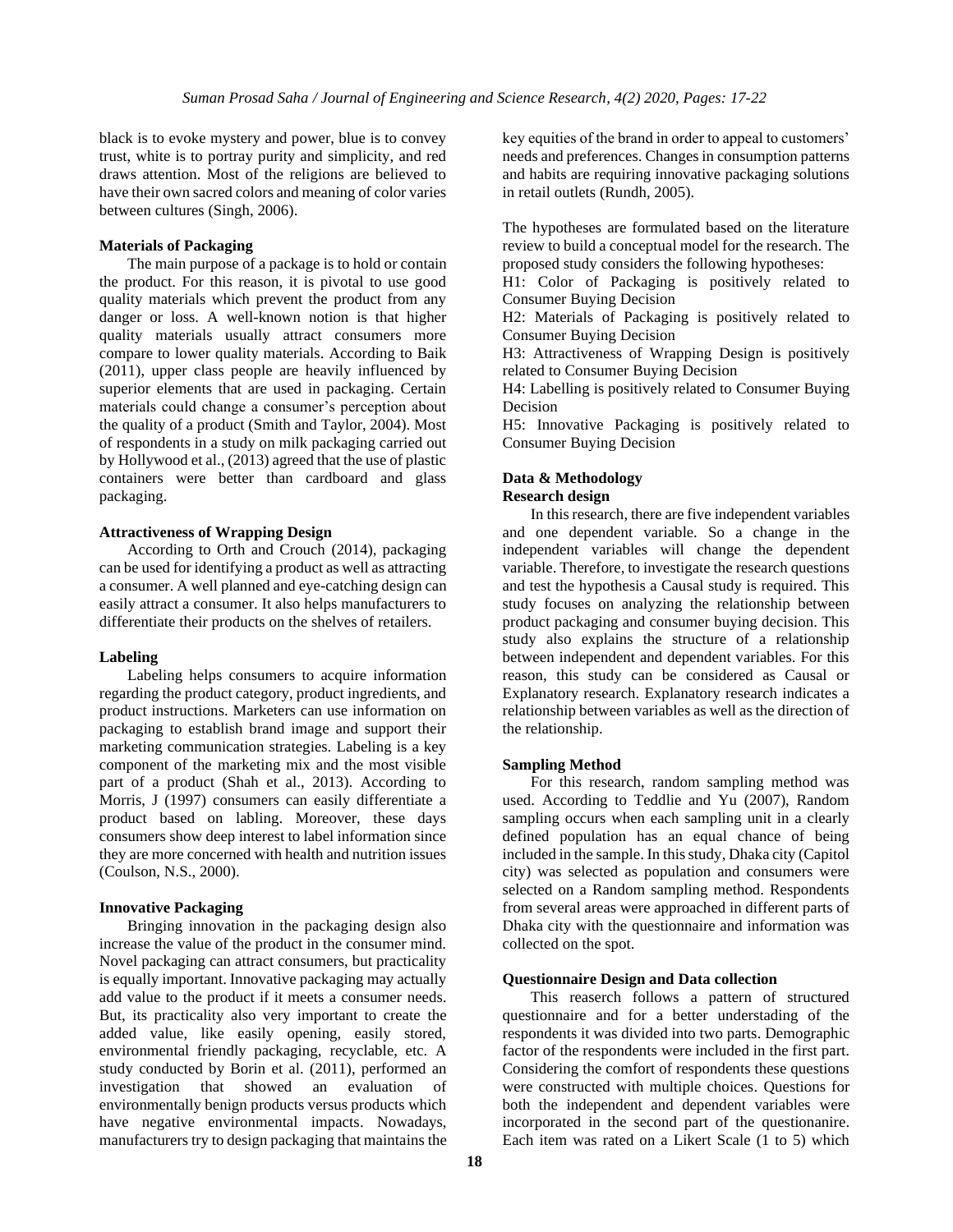ranges on a continuum from strongly agree to strongly disagree.

The distribution of questionanires over a large population is a must for generating realistic outcome. Thus, the survey questionnaires were designed to apply to a heterogeneous population, where targeted respondents come from the general open public (from different genders, races, age groups, marital status, education backgrounds, and designations).

The questionnaires were distributed among the 338 respondents. The questionnaires were surveyed physically and via technological platform such as email. The questionnaires was prepared in both Bengali (Native Language) and English for the convenience of the respondents. The aim was to collect the opinions of the respondents in respond to several factors affecting consumer buying decision behavior while purchasing any FMCG product. The data collection procedure took place from the month of September to November 2018. All collected data was fed into the Statistical Package for the Social Sciences (SPSS) for analysis. All information and the identity of the respondent were strictly confidential and will not to be disclosed to any party in any manner.

### **Results**

A total of 338 respondents were used in the analysis and 71% (240 participants) comprised of male respondents and 29% (98 participants) comprised of female respondents. Of the respondents who participated in the survey, 155 (45.85%) respondents were in the age range of 18 to 25 years; 110respondents (32.54%) were in the age range of 26 to 40 years; 45 respondents (13.41) were in the age range of 41 to 60 years; and 28 (8.28%) male respondents were above 60 years.

All accumulated data were analyzed using statistical software SPSS, version 21. Reliability findings (Cronbach's Alpha) of the multiple items were performed to measure the internal consistency. According to George (2003), reliability coefficient of 0.7 is acceptable, more than 0.8 is good and more than 0.9 is considered excellent. Table 1 shows that all constructs met the reliability test. Five of the variables have Alpha value in "acceptable" range and one in "good" range.

|  |  | Table 1: Reliability analysis |  |  |
|--|--|-------------------------------|--|--|
|--|--|-------------------------------|--|--|

| Dimensions                           | Number of Items | Cronbach's $\alpha$ |  |  |
|--------------------------------------|-----------------|---------------------|--|--|
| Color of packaging                   |                 | 0.732               |  |  |
| Materials of packaging               |                 | 0.759               |  |  |
| Attractiveness of wrapping<br>design |                 | 0.783               |  |  |
| Labeling                             |                 | 0.737               |  |  |
| Innovative packaging                 |                 | 0.782               |  |  |
| Consumer buying decision             |                 | 0.837               |  |  |

### **Pearson Correlation**

 A correlation coefficient is a very useful way to summarize the relationship between two variables with a single number that falls between -1 and +1 (Welkowitz et al., 2006). Cohen and Lea (2004) stated that:

-1.0 (a perfect negative correlation), 0 (no correlation), and +1.0 (a perfect positive correlation).

H1a: Color of Packaging is positively related to Consumer Buying Decision

H1a0: Color of Packaging is not positively related to Consumer Buying Decision

Table 2 shows that the correlation (r) of Color of Packaging is 0.868 and the significant level is 0.000 (p  $\leq$ 0.05. The table shows that the p-value is 0.000, which is less than 0.01. Therefore, the null hypothesis is rejected, and concluded that there is a significant positive  $(r = 0.868)$  relationship between Color of Packaging and Consumer Buying Decision in FMCG industry in Bangladesh.

H2a: Materials of Packaging is positively related to Consumer Buying Decision

H2a0: Materials of Packaging is not positively related to Consumer Buying Decision

From Table 2, it can be observed that the correlation (r) of Materials of Packaging is 0.812 and the significant level is .000 ( $p \le 0.05$ ). The table shows that the p-value is 0.000, which is less than 0.01. Therefore, the null hypothesis is rejected, and concluded that there is a significant positive  $(r = 0.812)$  relationship between Materials of Packaging and Consumer Buying Decision.

H3a: Attractiveness of Wrapping Design is positively related to Consumer Buying Decision

H3a0: Attractiveness of Wrapping Design is not positively related to Consumer Buying Decision

From Table 2, it is discernible that the correlation (r) Attractive wrapping design is 0.826 and the significant level is .000 ( $p \le 0.05$ ). The table displays that the pvalue is 0.000, which is less than 0.01. Therefore, the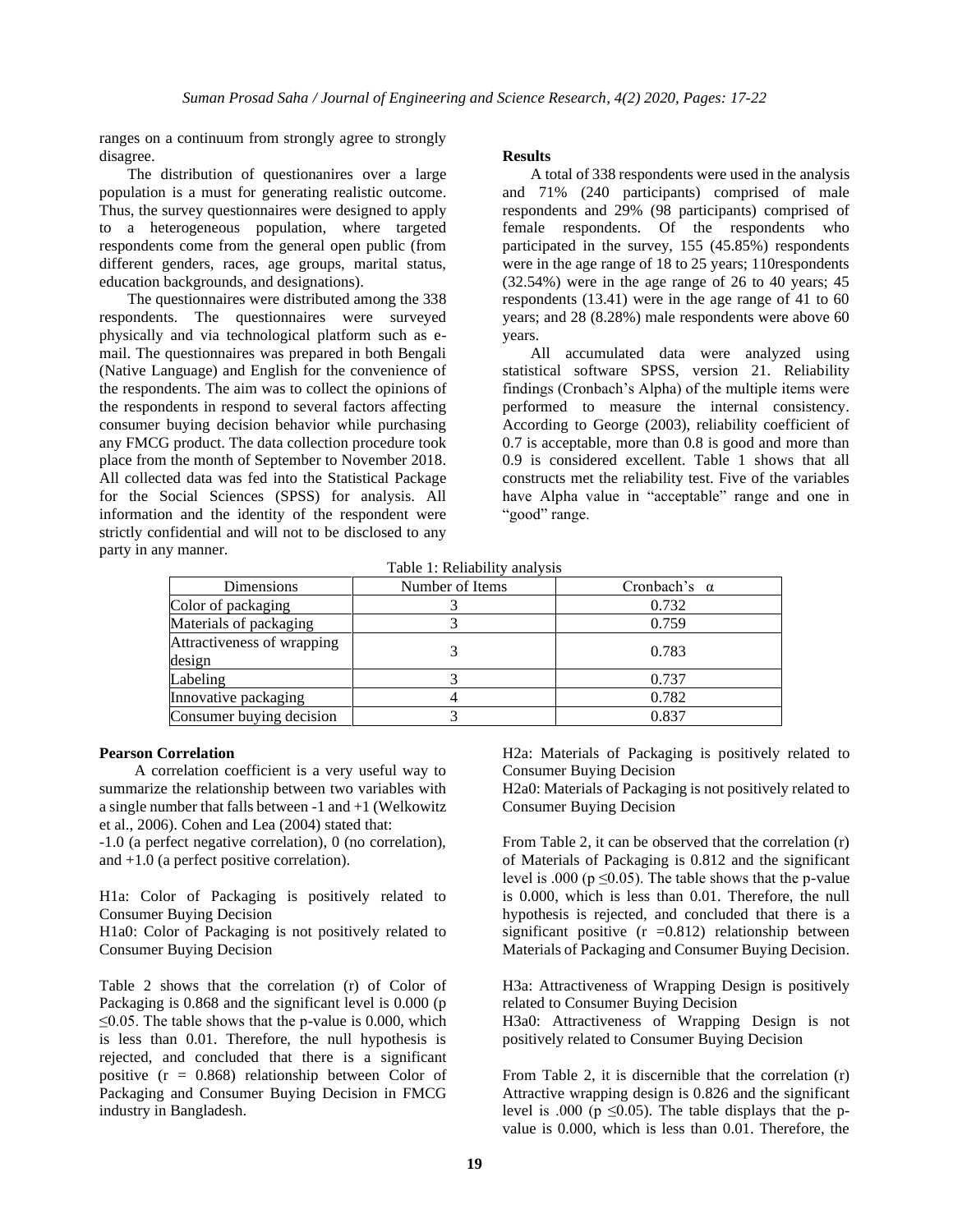null hypothesis is rejected, and concluded that there is a significant positive  $(r = 0.826)$  relationship between I Attractive wrapping design and Consumer Buying Decision in FMCG industry in Bangladesh.

H4a: Labeling is positively related to Consumer Buying Decision

H4a0: Labeling is not positively related to Consumer Buying Decision

Table 2 shows that the correlation (r) of Labeling is 0.871 and the significant level is 0.000 ( $p \le 0.05$ . The table indicates that the p-value is 0.000, which is less than 0.01. Therefore, the null hypothesis is rejected, and deduced that there is a significant positive  $(r = 0.871)$ relationship between Labeling of Packaging and Consumer Buying Decision.

Table 2: Pearson Correlation matrix

H5a: Innovative Packaging is positively related to Consumer Buying Decision H5a0: Innovative Packaging is not positively related to

Consumer Buying Decision

According to Table 2, the strongest predictor of Consumer Buying Decision is Innovative Packaging. The result indicates that the correlation (r) of the attractive wrapping design is 0.891 and the significant level is  $0.000$  ( $p \le 0.05$ ). The table shows that the p-value is 0.000, which is less than 0.01. Therefore, the null hypothesis is rejected, and concluded that there is a significant positive  $(r = 0.891)$  relationship between Innovative Packaging and Consumer Buying Decision.

|                                                                   | Consumer  | of<br>Color | Materials of | Attractive | Labeling  | Innovative | $(2 -$<br>Sig. |  |  |
|-------------------------------------------------------------------|-----------|-------------|--------------|------------|-----------|------------|----------------|--|--|
|                                                                   | Buying    | Packaging   | Packaging    | wrapping   |           | Packaging  | tailed)        |  |  |
|                                                                   | Decision  |             |              |            |           |            |                |  |  |
| Consumer                                                          |           | $0.868**$   | $0.812**$    |            |           | $0.891**$  | 0.000          |  |  |
| <b>Buying Decision</b>                                            |           |             |              | $0.826**$  | $0.871**$ |            |                |  |  |
| of<br>Color                                                       | $0.868**$ |             | $0.805**$    |            |           | $0.768**$  | 0.000          |  |  |
| Packaging                                                         |           |             |              | $0.798**$  | $0.813**$ |            |                |  |  |
| of<br>Materials                                                   | $0.812**$ | $0.805**$   |              |            |           | $0.879**$  | 0.000          |  |  |
| Packaging                                                         |           |             |              | $0.837**$  | $0.821**$ |            |                |  |  |
| Attractive                                                        | $0.826**$ | $0.798**$   | $0.837**$    |            |           | $0.785**$  | 0.000          |  |  |
| wrapping                                                          |           |             |              |            | $0.797**$ |            |                |  |  |
| Labeling                                                          | $0.871**$ | $0.813**$   | $0.821**$    |            |           | $0.816**$  | 0.000          |  |  |
|                                                                   |           |             |              | $0.797**$  |           |            |                |  |  |
| Innovative                                                        | $0.891**$ | $0.768**$   | $0.879**$    |            |           |            | 0.000          |  |  |
| Packaging                                                         |           |             |              | $0.785**$  | $0.816**$ |            |                |  |  |
| Note: **. Correlation is significant at the 0.01 level (2-tailed) |           |             |              |            |           |            |                |  |  |

In statistics, the correlation coefficient r measures the strength and direction of a linear relationship between two variables on a scatterplot. The value of r is always between  $+1$  and  $-1$ . According to Taylor (1990), correlation r is closest to:

Exactly  $-1$ . A perfect downhill (negative) linear relationship

- –0.70. A strong downhill (negative) linear relationship
- –0.50. A moderate downhill (negative) relationship
- –0.30. A weak downhill (negative) linear relationship 0. No linear relationship
- +0.30. A weak uphill (positive) linear relationship

+0.50. A moderate uphill (positive) relationship

+0.70. A strong uphill (positive) linear relationship Exactly  $+1$ . A perfect uphill (positive) linear relationship

In this study, it is found that, for all five correlations, the r value is greater than  $+0.70$  which indicates the existence of a strong uphill (positive) relationship.

#### **Regression**

Some researchers recommend checking for multicollinearity among explanatory variables before applying regression analysis. Multicollinearity or collinearity is the situation where two or more independent variables are highly correlated and can have damaging effects on the results of multiple regressions (Haitovsky, 1969). The most popular solution is to drop that variable and thereafter run the regression analysis with rest of the variables. Another way to check the multicollinearity is to compute the average variance inflation factor (VIF). As a rule of thumb, if the average VIF of a variable exceeds 10 which will happen if correlation coefficient exceeds 0.80, then that variable is said to be highly collinear (Gujarati and Porter, 1999). In line with the above rule of thumb, all the values in the analysis, whose VIF value does not exceed 10. Therefore, it can be concluded that data are free from the problem of multicollinearity. Furthermore, the Durbin-Watson statistic was used to test the assumption of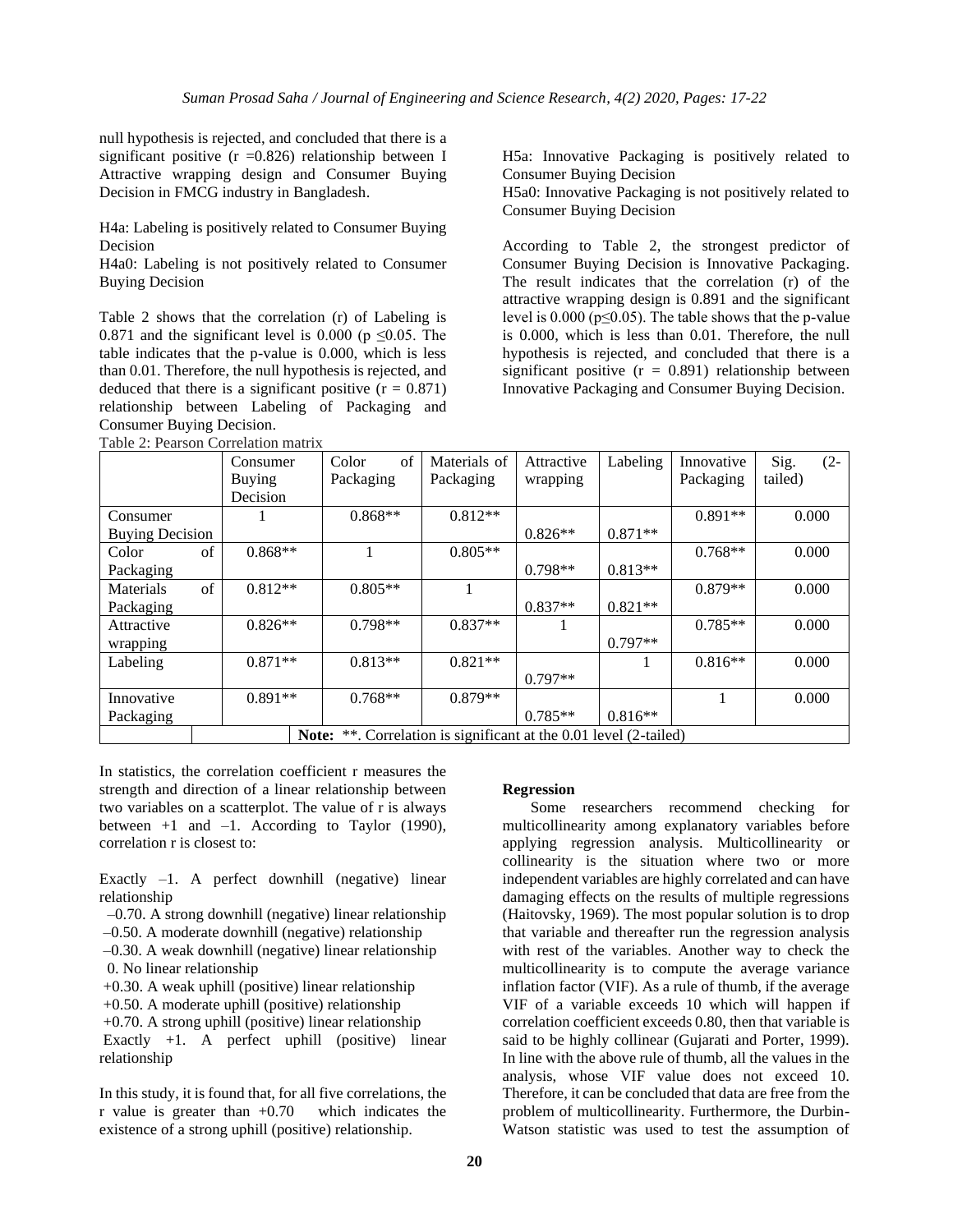independent errors (autocorrelation). The value of this statistic between 2 or close to 2 is considered as better and Table 3 indicates the value is 1.639, which is very close to 2 (Gujarati and Porter, 1999). Therefore, the assumption has almost been accomplished. Finally, it can be said that the model for this research is valid and reliable.

Y =  $\alpha$  + β1 (Color) + β2 (Materials) + β3 (Wrapping) + β4 (Labeling) + β5 (Innovativeness)  $Y = -0.165 + 0.275 + 0.167 + 0.236 + 0.289 + 0.314$ 

Here Y is the Consumer Buying Decision and  $\alpha$ , the constant. The results in Table 3 show that the combination of all the independent variables together contributed to 51.8% effect on Consumer Buying Decision. The  $\mathbb{R}^2$  for the overall study on the three predictors suggests that there is a powerful effect of all five independent variables on Consumer Buying Decision. From the table, it can be concluded that all the five Independent variables have a significant effect on Dependent variable (p-value  $= 0.000$ ). By analyzing the Beta values, it can be observed that Innovativeness of Packaging is most influential for Consumer Buying Decision with 31.4% whereas Color, Materials, Wrapping Design and Labeling stands 27.5 %, 16.7%, 23.6%, and 28.9% respectively.

|                                          | B        | Unstandardized<br>Coefficients<br>SE. | $\circ$<br>Standardized<br>Coefficients $(\beta)$ | t-Value | Significance | <b>VIF</b> |
|------------------------------------------|----------|---------------------------------------|---------------------------------------------------|---------|--------------|------------|
| Color                                    | 0.214    | 0.051                                 | 0.275                                             | 4.173   | $0.000**$    | 1.135      |
| Materials                                | 0.276    | 0.046                                 | 0.167                                             | 6.046   | $0.000**$    | 2.140      |
| <b>Wrapping Design</b>                   | 0.316    | 0.045                                 | 0.236                                             | 7.026   | $0.000**$    | 1.953      |
| Labeling                                 | 0.283    | 0.053                                 | 0.289                                             |         | $0.000**$    | 1.643      |
| Innovativeness                           | 0.261    | 0.042                                 | 0.314                                             |         | $0.000**$    | 2.138      |
| <b>Other Values</b>                      |          |                                       |                                                   |         |              |            |
| Intercept                                |          |                                       |                                                   |         |              |            |
| (Constant)                               | $-0.165$ |                                       |                                                   |         |              |            |
| $R^2$                                    | 0.518    |                                       |                                                   |         |              |            |
| Adjusted R <sup>2</sup>                  | 0.496    |                                       |                                                   |         |              |            |
| Durbin-Watson                            | 1.639    |                                       |                                                   |         |              |            |
| Note: **. Significant at 5 percent level |          |                                       |                                                   |         |              |            |

Table 3: Multiple Regression analysis results

Analysis of variance (ANNOVA) assesses the overall significance of the model (Hoaglin & Welsch, 1978). Table 4 shows that the model is significant as P value is <0.05. Table 4 also shows that all the independent variables have a positive impact on Consumer Buying Decision. The coefficients of these variables are positive and significant at 5 percent level of significance, hence rejecting the null hypotheses.

| Sources of Variation Sum of Squares |        | df | Mean Square |        | Sig.      |
|-------------------------------------|--------|----|-------------|--------|-----------|
| Regression                          | 23.260 |    | 7.753       | 12.905 | $0.000**$ |
| Residual                            | 21.629 |    | 0.601       |        |           |
| Total                               | 44.889 | 39 |             |        |           |

Table 4: Analysis of Variance (ANNOVA) results

## **Concluding Comments**

This research shows that packaging has substantial influence on a consumer's decision making process. In this study it is found that the highest relationship existed between the innovativeness of packaging and consumer buying behavior. The lowest relationship is, between materials of packaging and consumer buying decision. There is a significant relationship among all attributes of packaging. Results show that packaging has reasonable impact on customers as per their attitude and buying intention. It has also been highlighted that packaging can boost up the sales and purchase of product, people like to buy the products more if the product contains a robust and attractive packaging. The result of this study has proven the research model framework is a very effective model to measure the effect of packaging on consumer buying desicion in the FMCG industry of Bangladesh. Marketers should use all the elements of packaging in their marketing communications strategy to influence consumers as consumers perceive these elements as decision making factors regarding their purchase. Color on package makes a product attractive and noticeable